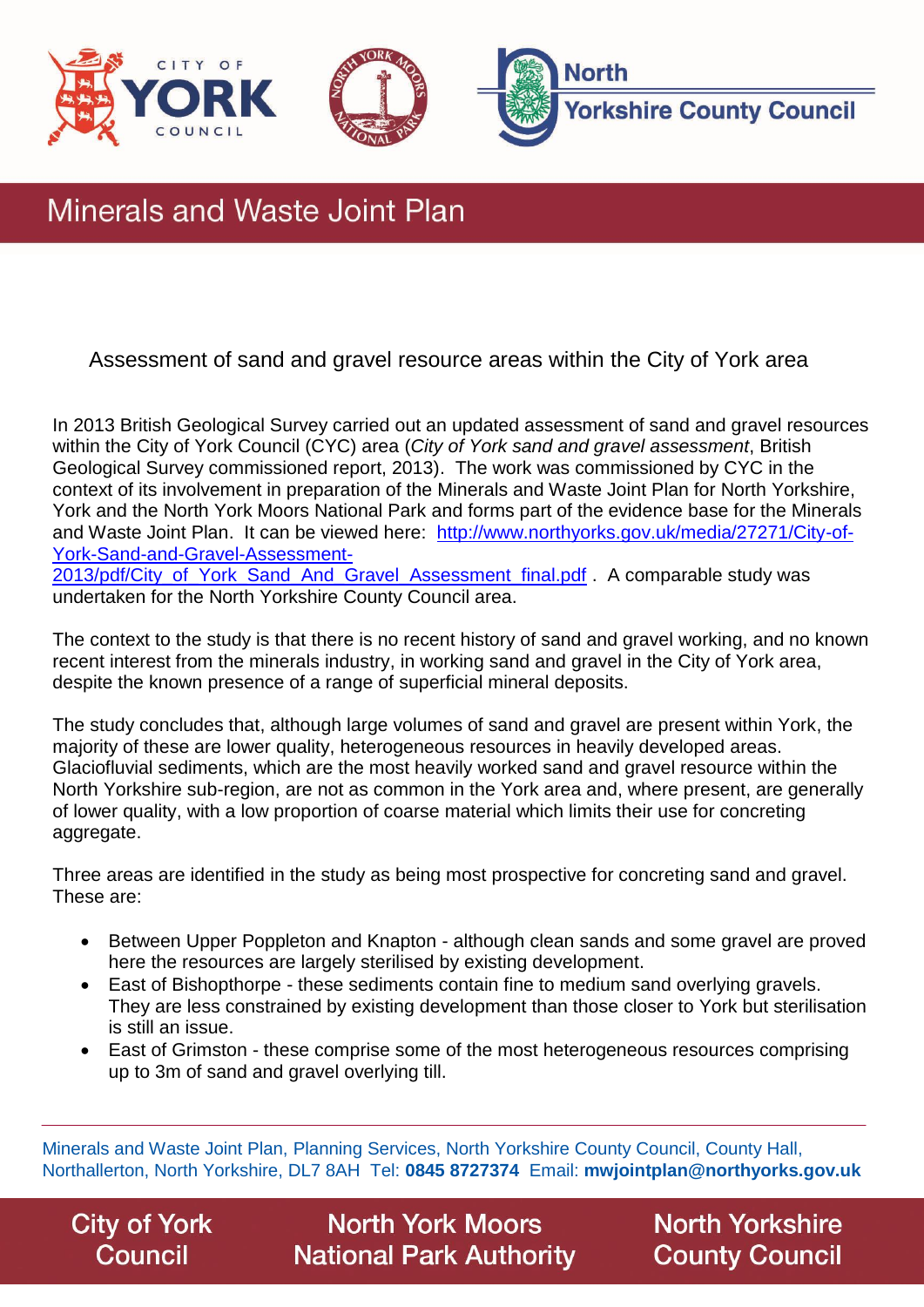In addition to deposits with potential for concreting sand and gravel the study has identified significant tonnages of fine, wind-blown sands. Although unsuitable for use as concreting aggregate they may be suited to applications such as building sand, which are also worked elsewhere in the North Yorkshire sub-region. These deposits are located to the north of York and are best identified as a resource to the east of Earswick and Strensall, with an outlying area to the north east of Stockton on Forest.

The areas in question are identified on maps included within the BGS 2013 report.

A further review of the above locations has taken place in August 2014 to help understand the potential, if any for development of sand and gravel resources in the CYC area. This is necessary as national planning policy for minerals indicates that all areas with resources should make a contribution to meeting requirements for minerals.

The review was undertaken via visits to the locations identified above on 11 August 2014 and via a GiS based review of key constraints. The main findings are summarised below

## *Area between Upper Poppleton and Knapton.*

This resource area lies mainly along or immediately to the east of the York outer ring road, with a small outlying area to the north west of Nether Poppleton.

The small area to the north west of Nether Poppleton is significantly constrained by the proximity of public rights of way, poor road access and proximity to residential development. A number of listed buildings are in relatively close proximity. Total estimated resource in this area (minus urban areas) is 2.1mt. The larger area along and to the east of the ring road is significantly constrained by surface development (mainly residential, commercial and infrastructure) and proximity to residential development. Although the total potential resource (minus urban areas) in this area is quite large (estimated at 27.7mt), it is highly fragmented.

## *East of Bishopthorpe*

This resource area lies mainly to the west of the A19 and south of the A64 and is crossed by the latter road. The total estimated resource (minus urban areas) is 16.0mt. The northern part of the area is substantially sterilised by existing surface development including retail and recreational uses and farm buildings. An overhead power transmission line also crosses the southern part of the area. The resource is significantly fragmented. A site of special scientific interest lies adjacent to the western most part of the area.

## *East of Grimston*

This resource straddles the A1079 and A166 road junction within the A64(T) and adjacent land to the east and west. It is highly constrained by existing surface development and infrastructure, proximity to residential property and other uses and is very highly fragmented. A number of listed buildings are in close proximity.

## *East of Easrwick and Strensall*

The main part of this area is a large area (c.348ha) containing an estimated resource of 6.3mt. Substantial parts of it (particularly in the west and north) are highly constrained by existing surface development , including residential, agricultural buildings MoD training and firing ranges and overhead transmission cables. A substantial part of the northern part of the area falls within the